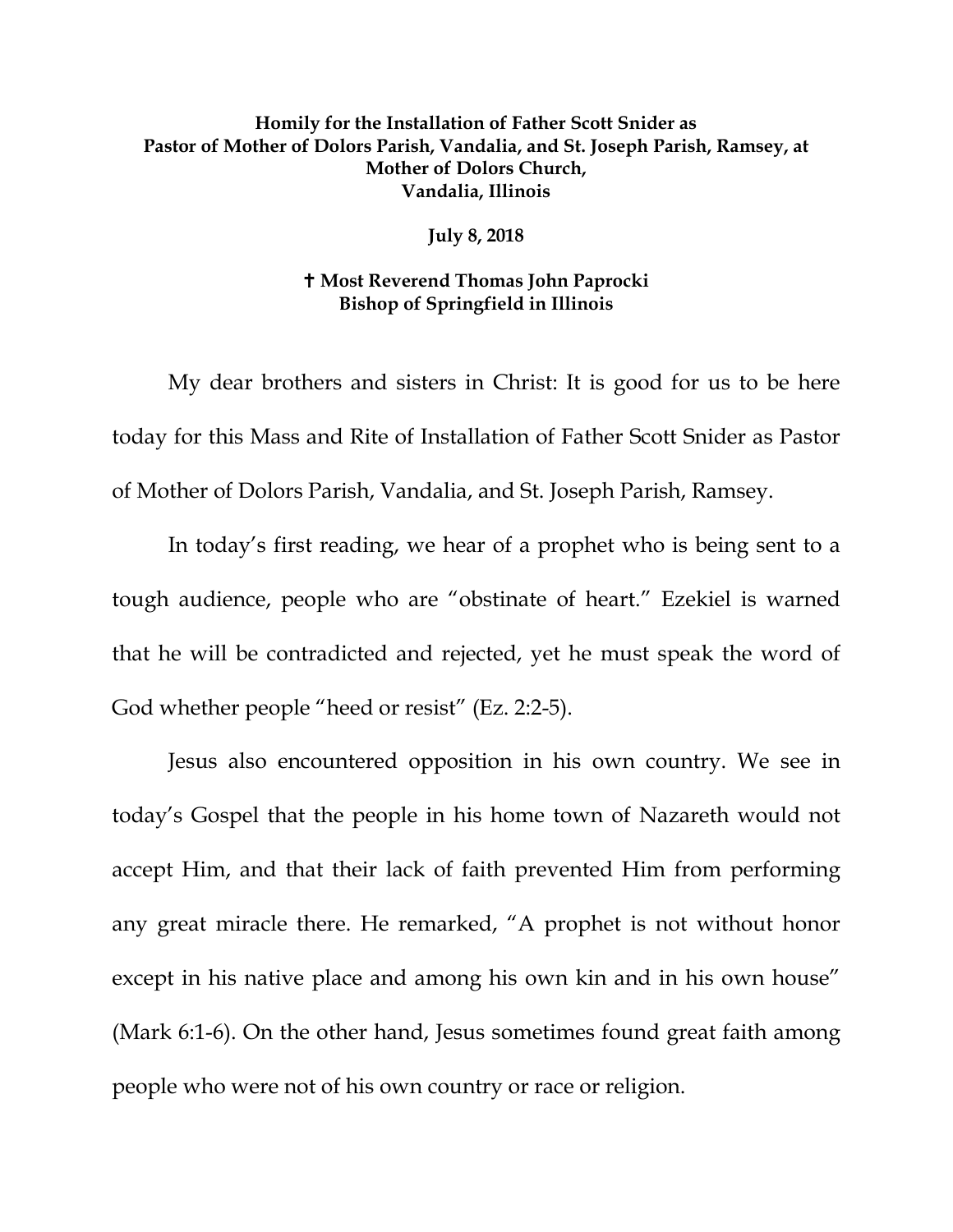When the apostles began to preach after Jesus' resurrection and the coming of the Holy Spirit at Pentecost, they were to find that the Gentiles responded far more readily to the message of the Gospel than did the people of Israel.

We might do well to keep this in mind in our attempts to proclaim the Gospel today. Many of us, of course, are glad to support the missions in faraway countries, but closer to home, we may be reluctant to talk about our faith or seek to proclaim the Good News of God's kingdom to our family members or friends or the people we encounter in everyday life at work or in school. Yet, that is precisely what we are called to do as missionary disciples. We may be afraid of apathy, ridicule or outright opposition, but we must follow the example of Jesus and look for more fertile ground when we are faced with people who reject the faith.

Today at this Mass we mark the beginning of a new chapter in the life of Mother of Dolors Parish and St. Joseph Parish with the Installation of your new Pastor. I am very pleased that Father Snider has accepted the call to serve as the local shepherd of the Catholic communities of faith here in Vandalia and Ramsey. I pray that his ministry will help bring healing to your parish communities from the hurts that you have suffered.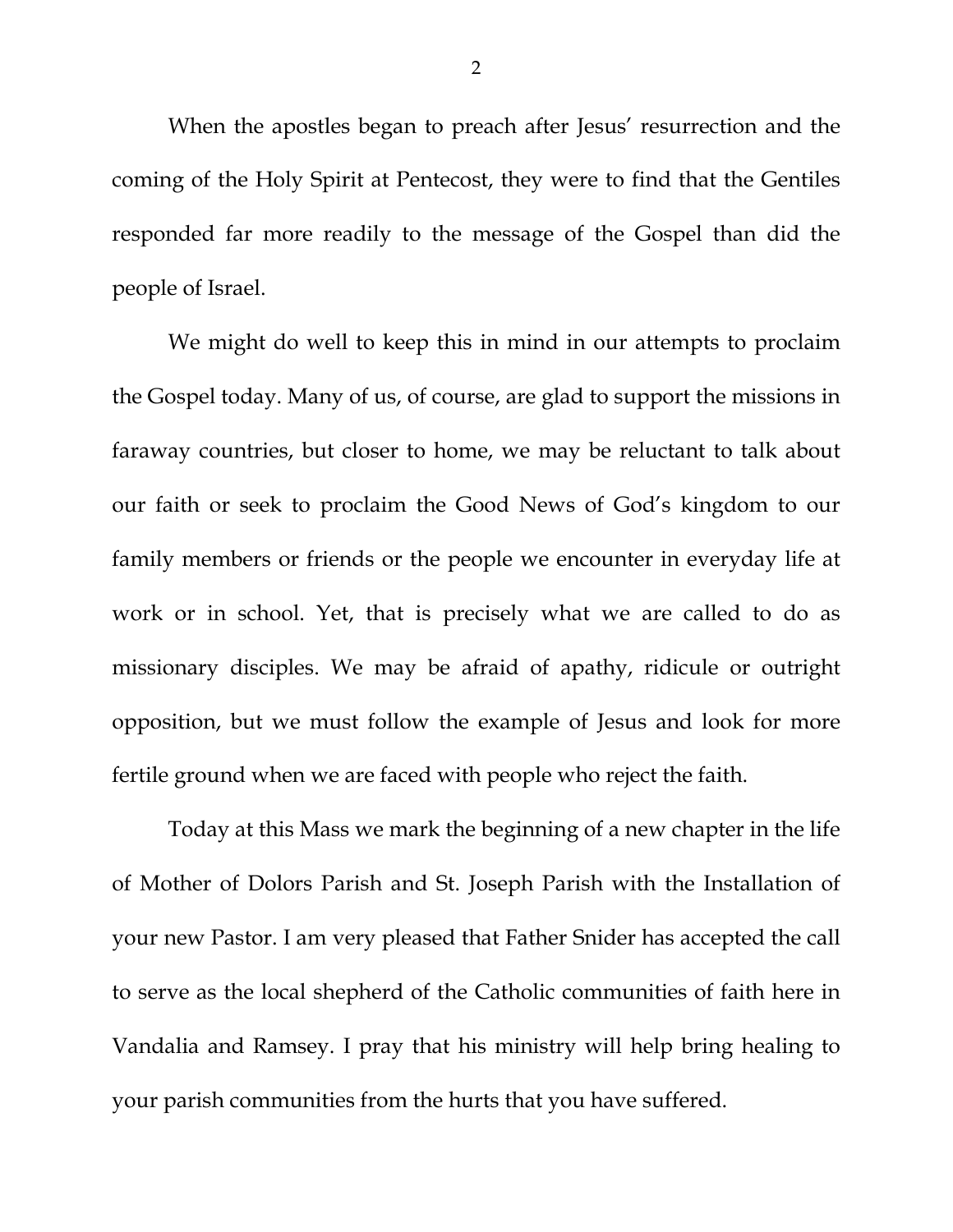Father Snider will now serve you as pastor in this Third Millennium of Christianity, so I think it is fitting to call to mind a theme suggested by our late Holy Father, the Great Pope Saint John Paul II, in his Apostolic Letter, NOVO MILLENNIO INEUNTE, "On entering the New Millennium," which I quote as follows (nos. 30-31): "First of all, I have no hesitation in saying that all pastoral initiatives must be set in relation to holiness."

We grow in holiness by following Jesus as His disciples. Closely related to the notion of discipleship is the concept of stewardship. In the First Letter of St. Peter, he writes of stewardship in these words: "As each one has received a gift, use it to serve one another as good stewards of God's varied grace" (1 Peter 4:10).

<span id="page-2-0"></span>In the Fall of 2015, I published my second pastoral letter, entitled, *Ars Crescendi in Dei Gratia*, Latin for "The Art of Growing in God's Grace." In it, I wrote, "The art of growing in God's grace is the key to growth in the Church. Building a culture of growth in the Church starts with inviting people to experience the love of Jesus Christ."

Over the course of the years leading up to the publication of my pastoral letter, I gave much thought to how we could, as a diocese, begin a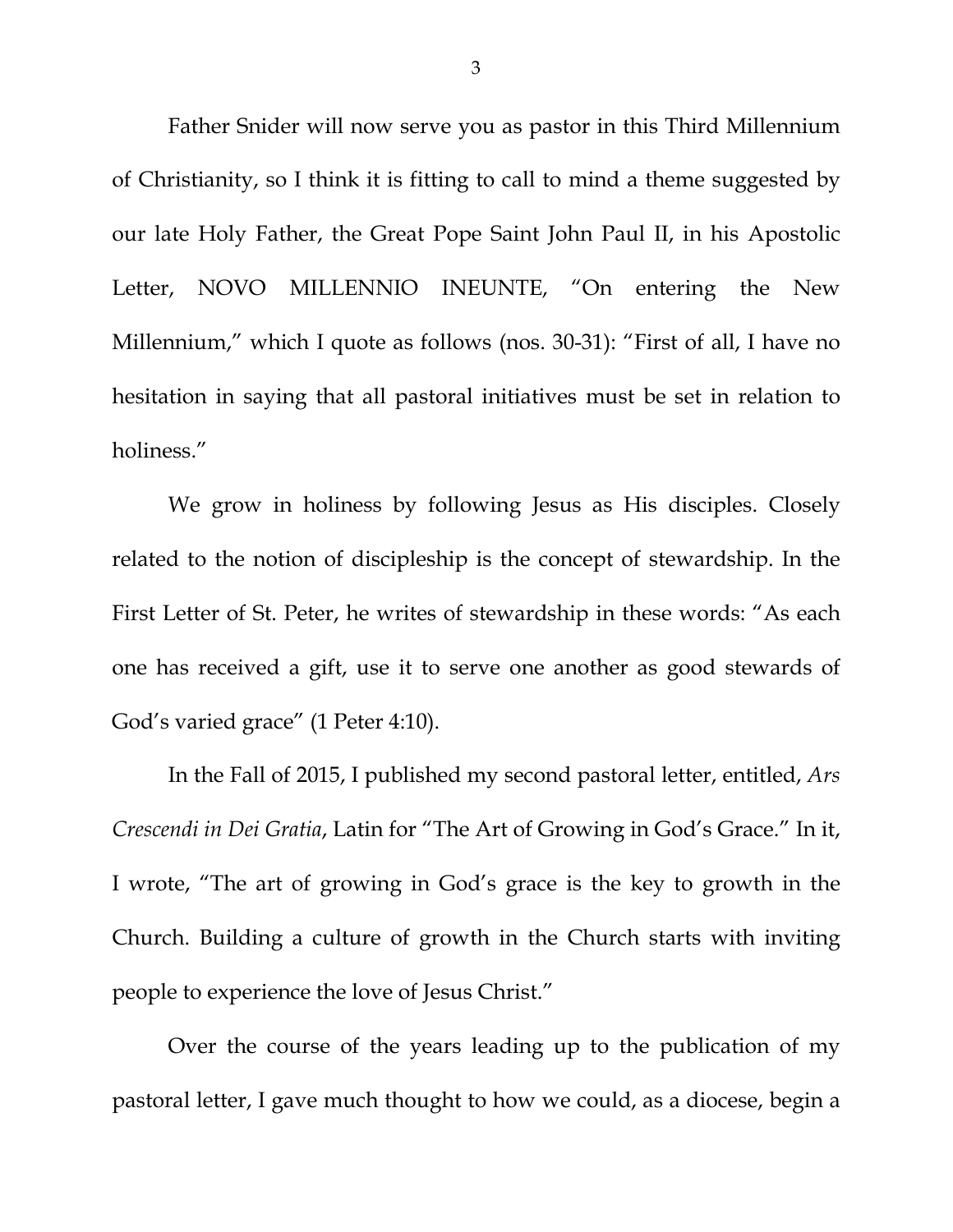process of strategic planning for growth in the Church. The growth envisioned is far more than just a quantitative increase in the number of people or the amount of money available to our parishes and the diocese. It is also essential to ensure that we give significant attention to the quality of our growth as we seek to grow more deeply in holiness.

Last year we held our Fourth Diocesan Synod, in which we focused on discipleship and stewardship. In addition to the clergy and consecrated religious who participated, delegates from each of our 129 parishes in this Diocese voted overwhelmingly to adopt a dozen declarations intended to set the direction and tone for the pastoral ministry of this local Church for at least the next ten years.

The first of these declarations proclaims a new mission statement for all of us as members of this Diocese: "The mission of the Roman Catholic Diocese of Springfield in Illinois is to build a fervent community of intentional and dedicated missionary disciples of the Risen Lord and steadfast stewards of God's creation who seek to become saints. Accordingly, the community of Catholic faithful in this diocese is committed to the discipleship and stewardship way of life as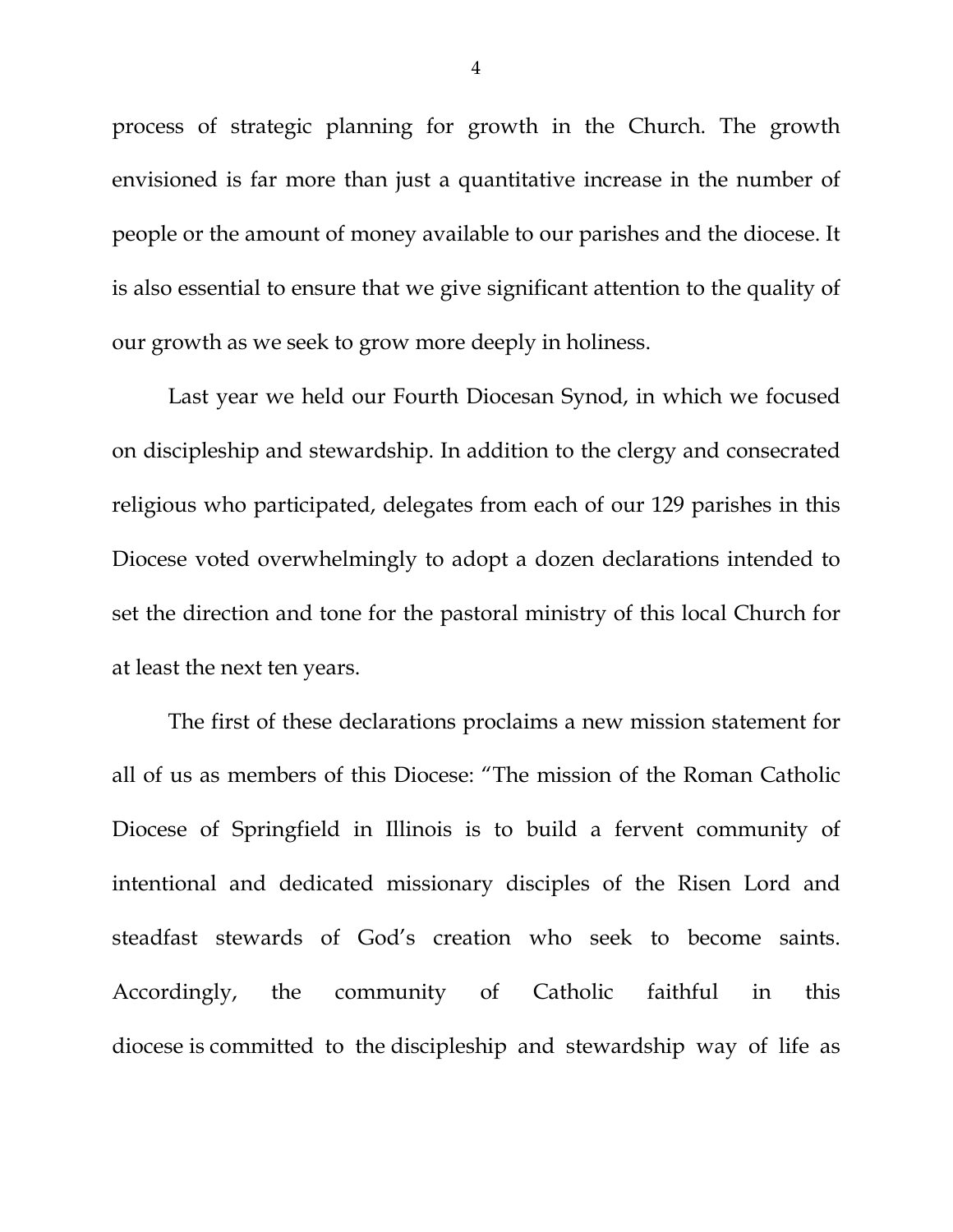commanded by Christ Our Savior and as revealed by Sacred Scripture and Tradition."

To further this mission, the Diocese of Springfield in Illinois is committed to implementing the Four Pillars of Discipleship and Stewardship, namely, **hospitality, prayer, formation** and **service**. In other words, we will **invite** people proactively to join us in prayer, especially Sunday Mass; we will **provide** well-prepared celebrations of the sacraments and other occasions for **prayer** as signs of hope and paths of grace to heaven; we will **study** the Bible and **learn** more about Jesus and our Catholic faith; and we will **serve** each other, especially those in need, by practicing charity and justice.

Through prayer, discernment, and consultation with others, it has become evident that the Lord is inviting us to embrace more fully our call to discipleship out of which necessarily follows a life of stewardship.[1](#page-2-0)

Stewardship recognizes that everything we have comes from God. Stewardship from God's perspective is that He has given us gifts to be used not just selfishly for ourselves, but to be shared with others. Becoming a disciple means making an intentional decision to accept the Lord's call to follow Him and live the discipleship and stewardship way of life.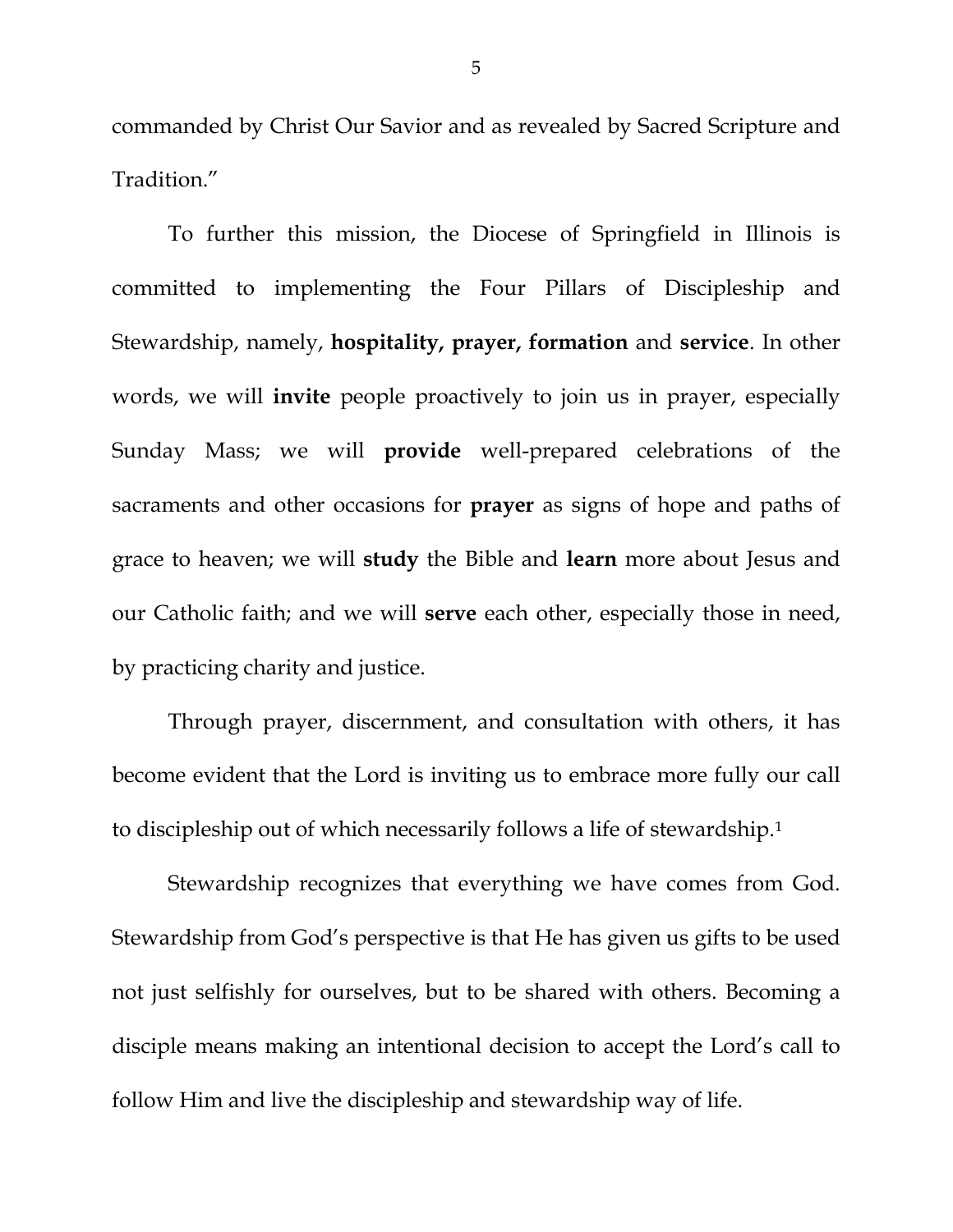I am aware that such a plan for growth is ambitious, but it is one about which I am very optimistic, especially given what this diocese has to offer and the many ways in which various groups are already poised to contribute to that growth. A key group that is essential to this plan for growth is the priests of our diocese, especially our pastors. But they cannot do this alone. They need the help and cooperation of all parishioners. To be able to put into practice the mission of Jesus, we need to be part of a team supporting each other.

Our priests are at the very heart of our journey forward. As Catholics, we rely first and foremost on God's grace. This grace comes to us through the sacraments of the Church of which the priests are the ministers. In a special way, it is the priest who celebrates the Eucharist for us, feeding us with the Bread of Life, nourishing and strengthening us for this journey.

Without the Eucharist, this way of life will never succeed. Without priests, we would not have the Eucharist. Therefore, we need our priests for this journey. They teach us how to serve the Lord as committed disciples of Jesus Christ. Please pray for them as they work for the salvation of souls and as we seek to build up the Kingdom of God in our diocese and beyond.

6